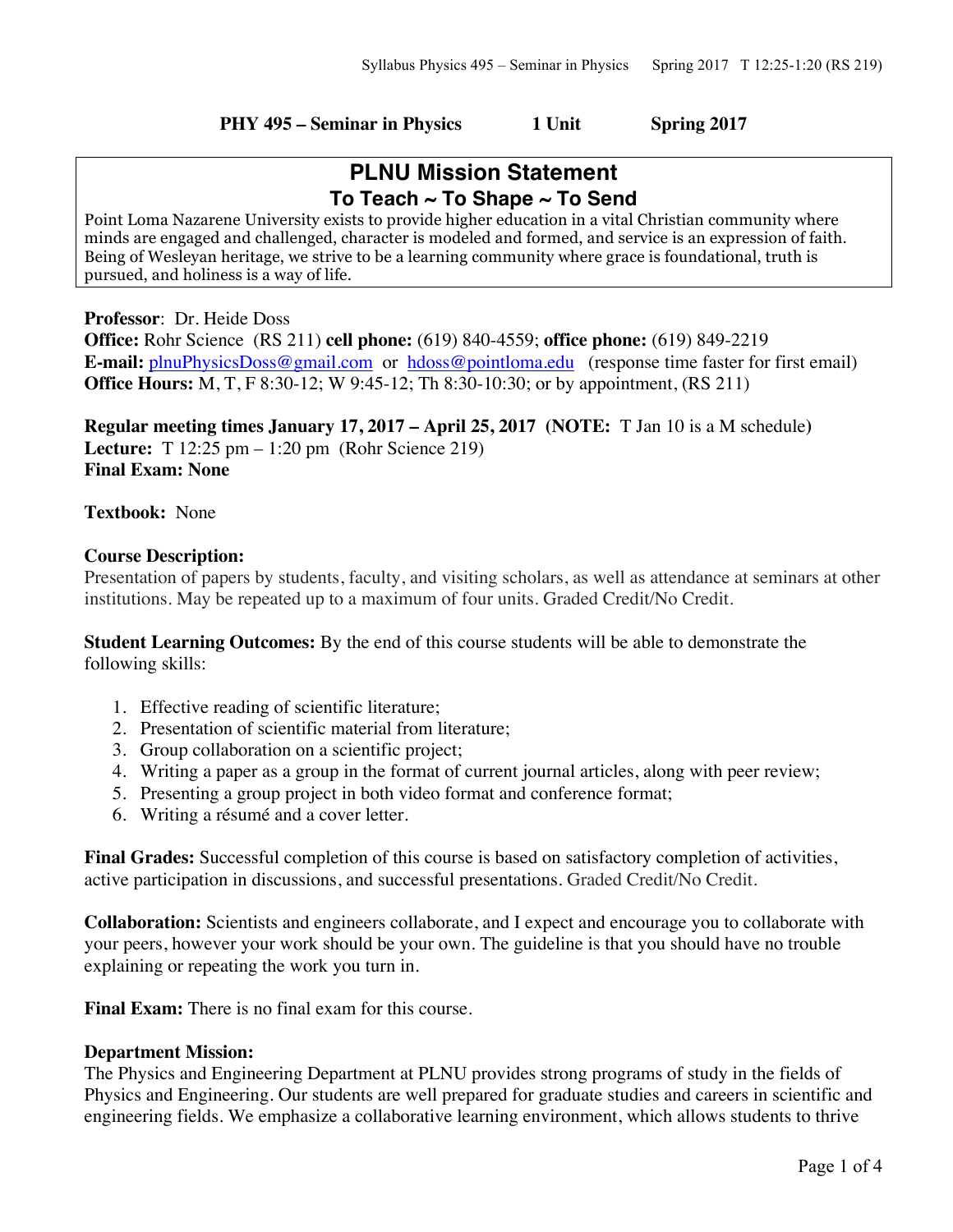academically, build personal confidence, and develop interpersonal skills. We provide a Christian environment for students to learn values and judgment, and pursue integration of modern scientific knowledge and Christian faith.

# **PLNU Attendance and Participation Policy:**

Attendance is expected at each class session. In the event of an absence you are responsible for the material covered in class and the assignments given that day.

Regular and punctual attendance at all classes is considered essential to optimum academic achievement. If the student is absent from more than 10 percent of class meetings, the faculty member can file a written report, which may result in de-enrollment. If the absences exceed 20 percent, the student may be deenrolled without notice until the university drop date or, after that date, receive the appropriate grade for their work and participation. See

http://catalog.pointloma.edu/content.php?catoid=24&navoid=1581#Class\_Attendance in the Undergraduate Academic Catalog.

#### **Class Enrollment:**

It is the student's responsibility to maintain his/her class schedule. Should the need arise to drop this course (personal emergencies, poor performance, etc.), the student has the responsibility to follow through (provided the drop date meets the stated calendar deadline established by the university), not the instructor. Simply ceasing to attend this course or failing to follow through to arrange for a change of registration (drop/add) may easily result in a grade of F on the official transcript.

#### **Academic Accommodations:**

If you have a diagnosed disability, please contact PLNU's Disability Resource Center (DRC) within the first two weeks of class to demonstrate need and to register for accommodation by phone at 619-849-2486 or by e-mail at DRC@pointloma.edu. See Disability Resource Center for additional information. For more details see the PLNU catalog:

http://catalog.pointloma.edu/content.php?catoid=24&navoid=1581#Academic\_Accommodations

Students with learning disabilities who may need accommodations should discuss options with the instructor during the first two weeks of class.

# **Credit Hour:**

In the interest of providing sufficient time to accomplish the stated course learning outcomes, this class meets the PLNU credit hour policy for any 4 unit class delivered over 15 weeks. Specific details about how the class meets the credit hour requirements can be provided upon request.

# **Copyright Protected Materials:**

Point Loma Nazarene University, as a non-profit educational institution, is entitled by law to use materials protected by the US Copyright Act for classroom education. Any use of those materials outside the class may violate the law.

# **PLNU Academic Honesty Policy:**

Students should demonstrate academic honesty by doing original work and by giving appropriate credit to the ideas of others. Academic dishonesty is the act of presenting information, ideas, and/or concepts as one's own when in reality they are the results of another person's creativity and effort. A faculty member who believes a situation involving academic dishonesty has been detected may assign a failing grade for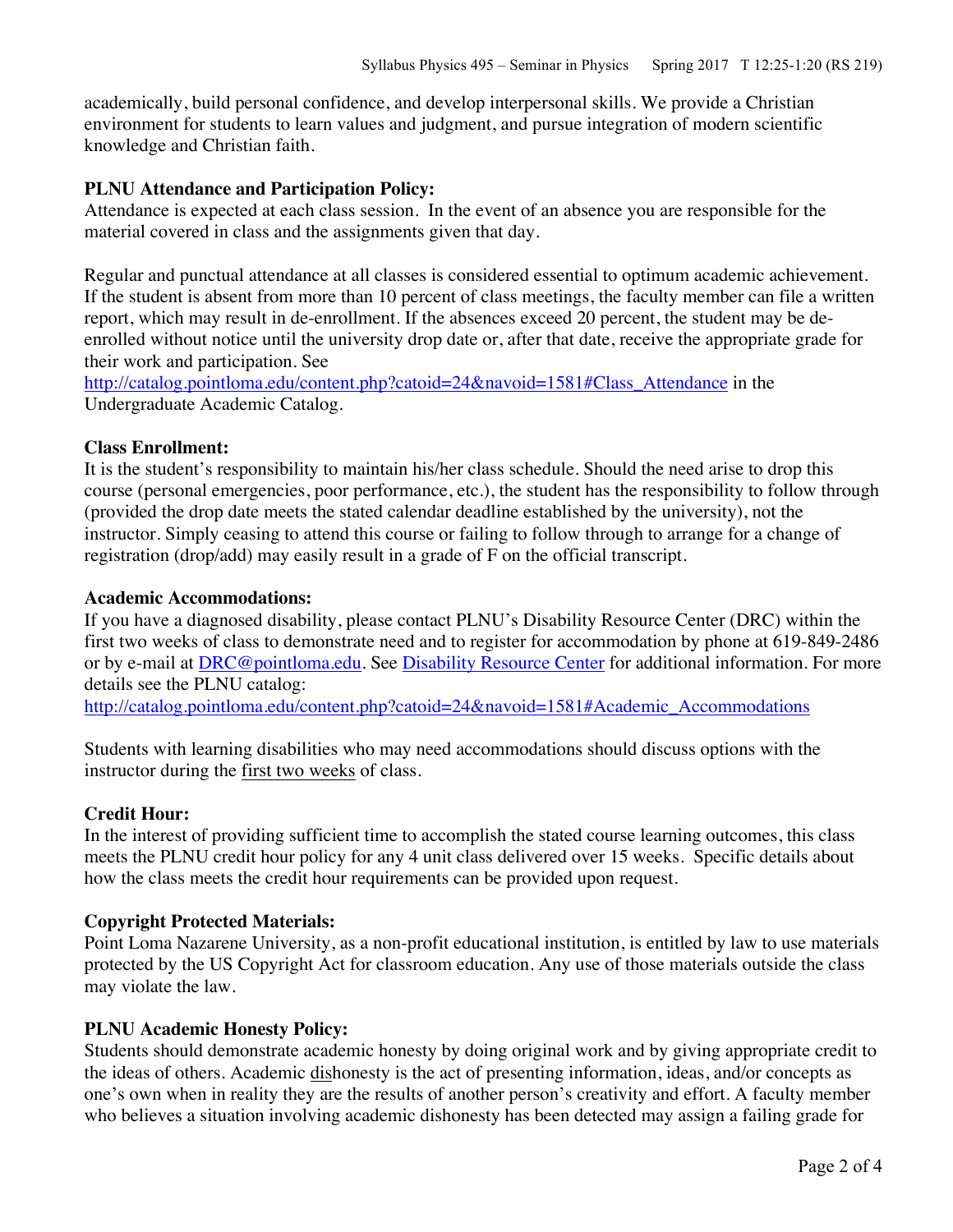that assignment or examination, or, depending on the seriousness of the offense, for the course. Faculty should follow and students may appeal using the procedure in the university Catalog. See http://catalog.pointloma.edu/content.php?catoid=24&navoid=1581#Academic\_Honesty for definitions of kinds of academic dishonesty and for further policy information.

**FERPA Policy:** In compliance with federal law, neither PLNU student ID nor social security number should be used in publicly posted grades or returned sets of assignments without student written permission. This class will meet the federal requirements by distributing grades and papers individually. Also, in compliance with FERPA, you will be the only person given information about your progress in this class unless you have designated others to receive it in the "Information Release" section of the student portal. See Policy Statements in the undergrad academic catalog.

| <b>Date</b>          | <b>Topics and Readings</b>                   | <b>Assignments</b>                               |
|----------------------|----------------------------------------------|--------------------------------------------------|
| $\frac{1}{1}$ /17/17 | Science literature                           | Read one science article written for the         |
| T                    |                                              | general public, and one for the general          |
|                      |                                              | scientist. Be ready to share and discuss.        |
|                      |                                              | Look for a scientific journal article to read in |
|                      |                                              | an area you are interested in (email me which    |
|                      |                                              | one you choose.)                                 |
| 1/24/17              | Science literature                           | Read a scientific research paper (email me the   |
| T                    | Discussion of science articles read          | article you choose). Be prepared to discuss it.  |
|                      | Project discussed                            | Pick a project with your group. As a group       |
|                      |                                              | write up a one page proposal.                    |
| $\overline{1/31/17}$ | Short presentation/discussion of Scientific  | Write an article for the general scientist and   |
| T                    | journal article.                             | another for the general public about the         |
|                      | Presentation/discussion of project proposal  | science in the research article you read. Each   |
|                      | (turn in written proposal)                   | should be between 1 and 2 pages.                 |
|                      | Scientific literature - form, process        | Work on your project                             |
| $\frac{2}{711}$      | Discussion of conference style               | Work on your project/ project presentation/      |
| T                    | presentations.                               | video/ project article. Intro due next class.    |
|                      | Science discussion, preparing for different  | Prepare a conference style presentation of the   |
|                      | audiences.                                   | research article you read. Be ready to present   |
|                      | (turn in two articles you wrote)             | next class.                                      |
|                      |                                              |                                                  |
| 2/14/17              | Conference style presentations - discussion  | Work on your project/ project presentation/      |
| T                    | (Turn in Intro section of your project       | video/ project article. Analysis section and     |
|                      | article)                                     | supplementary section(s) due next class.         |
| 2/21/17              | Conference style presentations - discussion  | Work on your project/ project presentation/      |
| T                    | (Turn in Analysis section of project article | video/ project article. Conclusions and          |
|                      | and any supplementary sections)              | Abstract due next class.                         |
| 2/28/17              | Conference style presentations - discussion  | Finalize your project articles – complete your   |
| T                    | Project discussion                           | video. Have the article ready to submit to the   |
|                      | (Turn in Conclusions & Abstract for          | journal on 3/14 when you will be assigned to     |
|                      | project article)                             | peer review. Work on the video.                  |
| $3/6 - 3/10$         | <b>No Classes - Spring Break</b>             |                                                  |
|                      |                                              |                                                  |

#### **Tentative Syllabus – subject to updates HW: The general rule is 2 and 3 hours outside of class per unit hour of class, each week.**